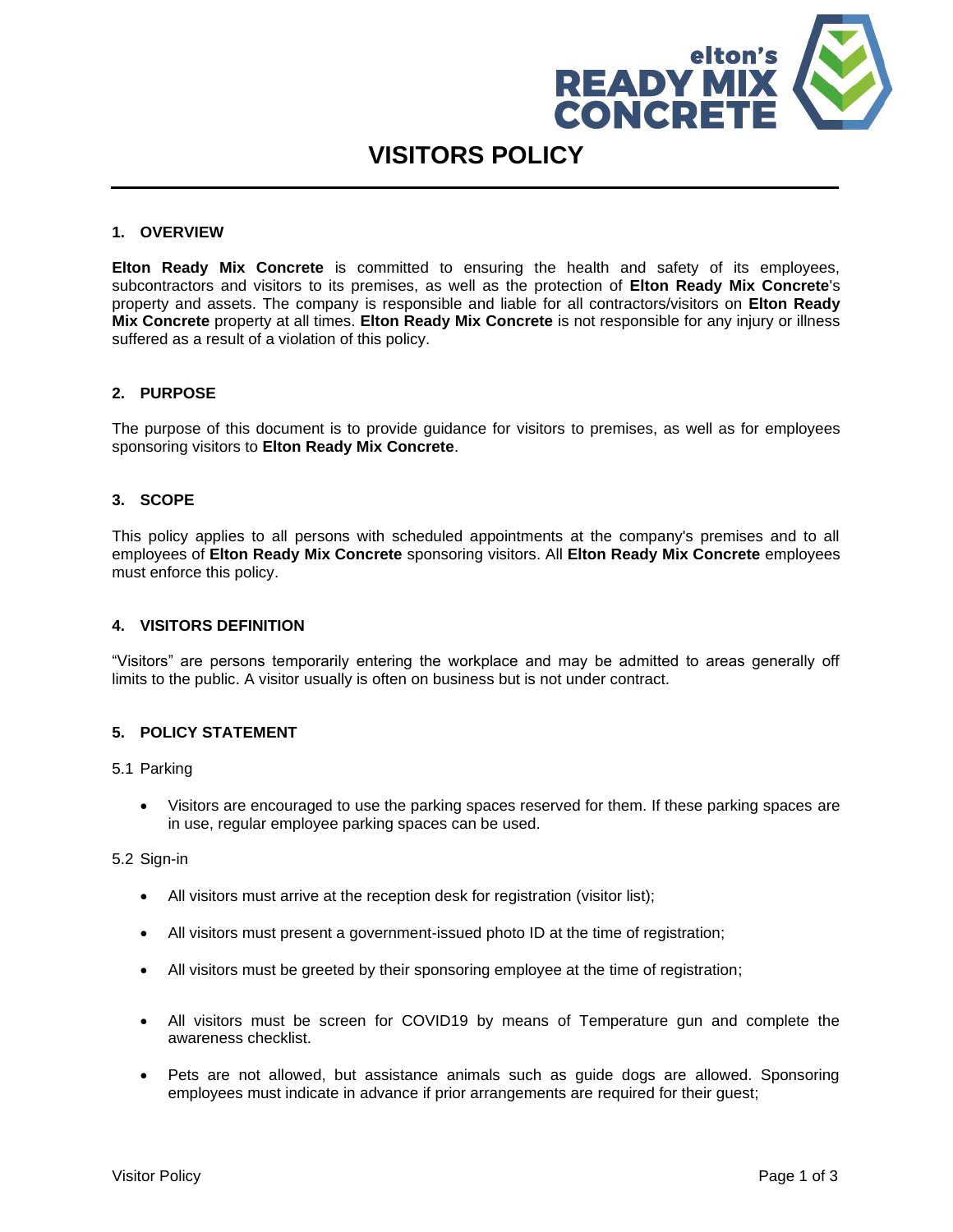#### 5.3 Photographs and cameras

- Visitors are not permitted to take photographs inside of premises, unless discussed specifically with sponsoring employees;
- Dedicated cameras are not permitted onsite. Cell phones and laptops equipped with cameras are permitted, but as previously stated photographs are not permitted without permission.

5.4 Information disclosure

- Visitors should not ask for information that is not related to their visit or the work they do;
- As well, they should not seek to know confidential information about the company, its customers, financial projections or any matter currently in dispute, future products or future directions of the company;
- Requests for information or statements on behalf of the company (as may be requested by a journalist or lawyer) should be reported to the immediate supervisor.

5.5 Sign out

• Visitors may be subject to a brief search of their laptop bags or other luggage as they exit the premise.

5.6 Emergency evacuation

- In the event of an emergency, it is the responsibility of the sponsoring employee to ensure that the visitor remains in the evacuation marshalling area;
- Emergency Coordinators will count all visitors using the information on the visitor list;
- Visitors will not leave the property until the emergency measures coordinators have confirmed that they have successfully evacuated the building.

#### 5.7 Access to **Elton Ready Mix Concrete** network

- Consultants or other visitors who need access to the internet network can freely access the visitors' wireless network. Access to this network requires online acceptance of the network's terms of use;
- When the visitor receives approval to use the company's network, their activities on the network will be subject to the Acceptable Use Policy;
- The use of employee identification documents by visitors is not allowed under any circumstances.

5.8 Courtesy